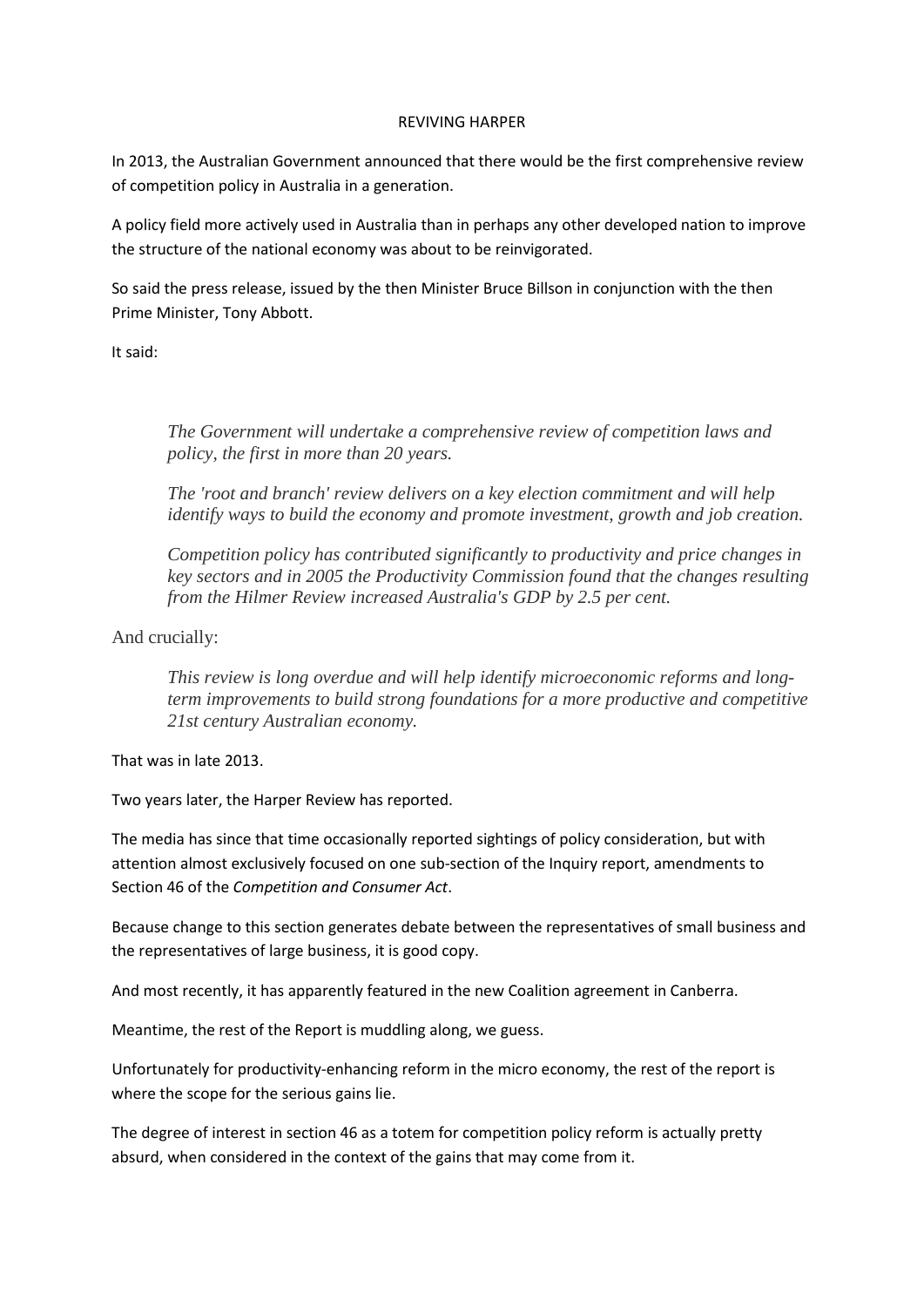Indeed, it probably more a totem for how far we have fallen off the pace in national economic reform.

For too long now, under governments of both political persuasions, major reports seem to be left to languish if they no longer suit the immediate political agenda. An issue here or there may selectively be picked off, but the outcome is minimal change despite the initial promise.

Reports like Harper, or closer to home my organisation's report on Justice in Australia, now twelve months old, deserve a serious response, even if it is to reject – but explained with logic and thoughtfulness – what has been proposed.

This seeming lack of willingness to take on reform is of course not new – think of the previous government and the Henry Review.

The issues involved in these reports are not second order. They are social or economic first order matters.

..

For Harper, as a successor to Hilmer, there is at this time no public sign of any structured effort to promote the remainder of the Report to the States and Territories.

States and Territories matter because, if the broad sweep of Harper reforms were ever to be implemented, they have to take responsibility for the larger part of it.

Whereas the Hilmer Report was from the outset recognised as the way that competition policy would refashion a Federation's handling of nation-wide economic management in the micro economy. And a Commonwealth-State process was central to it.

COAG has met since the report was finalised.

Harper was noted.

It is rare to recover bureaucratically from the fate of being noted by COAG.

Moreover, if you look up the COAG reform agenda on the official website, you will see commitments from 2009 and 2011.

But nothing of substance since.

Clearly, there is a need for a political revival.

..

Of course, it is always possible that these are matters are thought to be better conducted – and perhaps are being conducted - away from the gaze of public and media scrutiny.

This is clearly the thinking in international trade policy.

But as that agenda has shown, conducting discussions in such a manner leaves public policy open to serious misrepresentation.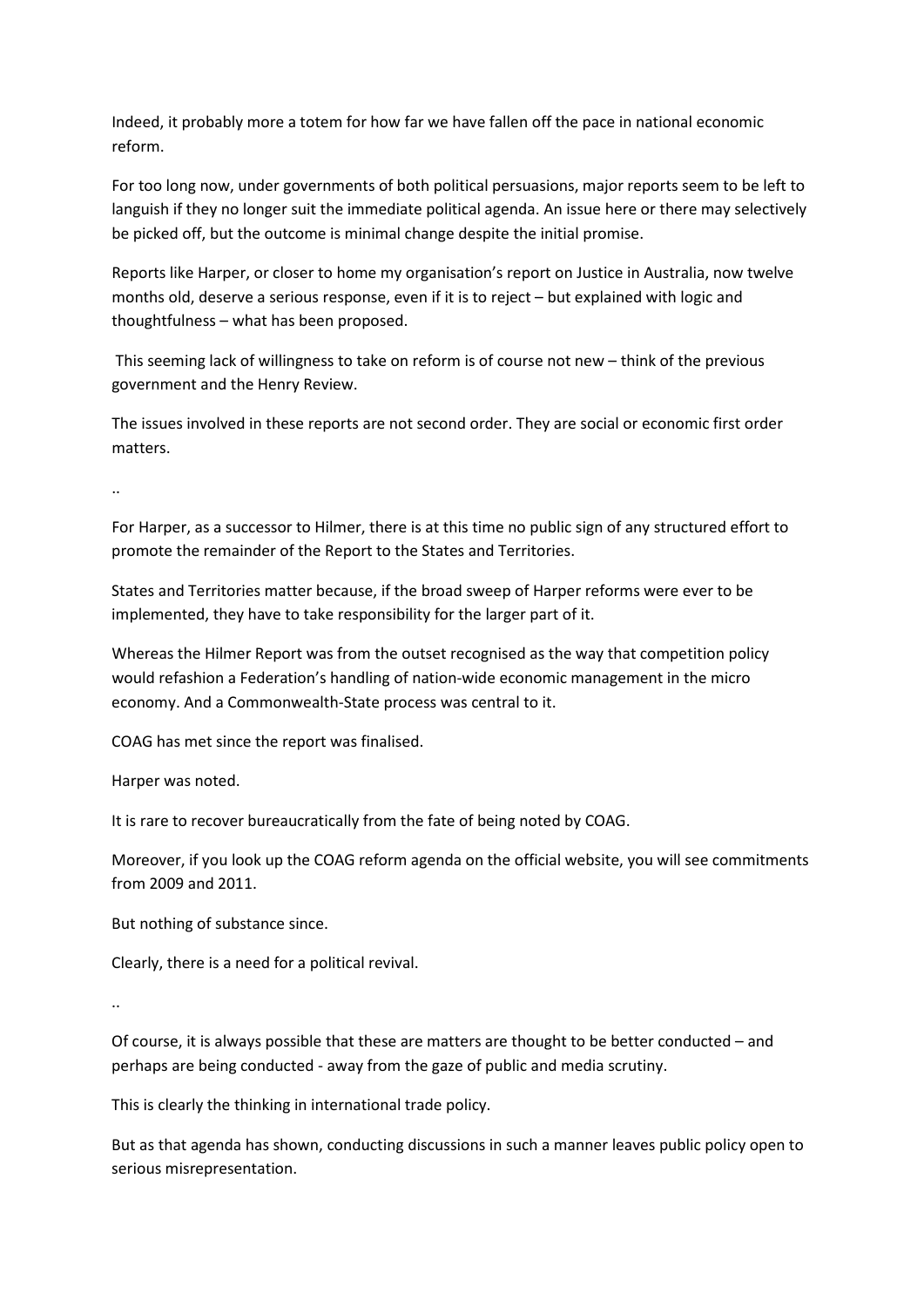And makes it all the harder when actions suddenly appear in front of an uncomprehending public.

It will now be a challenge to revive a report like Harper, since it was light on the sort of deep specifics that at least allow the Henry Report to still be drawn upon for guidance in tax reform contexts.

The value of Harper in substantial part lay instead in the directions proposed for new change.

These directions for change – applying competition principles-based thinking to health and other social welfare service provision, to road reform and to urban planning – are in need of serious detailed Commonwealth-State working groups with report-back dates and guidance from Ministers and leaders if they are to ever amount to anything.

That level of policy effort is worth it.

There is scope here for material gains to national income, to State and Commonwealth budgets, to quality of life and to economic growth.

Take health, on which Australia presently spends about \$150 billion per annum, the Productivity Commission has estimated gains of up to 20% in health budgets from applying *known* clinical best practice across the board.

More recently, Victoria University research suggests the gains from applying in Australia a *known* program to comprehensively address diabetes (conducted in Finland) would equate to 0.3% of GDP, through increased labour force participation. This is a gain well in excess of any traditional measures to lift labour force participation, and at a time when the imminent burden of an ageing population is becoming much more obvious.

At a more prosaic level, the Queensland Government eliminated a waiting list of 62,000 for public dentistry by offering payment vouchers and allowing recipients to choose private services.

And the NSW Government is considering private provision of ambulance services.

I emphasise these are known reforms, not hypotheticals.

And they are not alone. In a piece of work we published earlier this year, we examined – along with medical practitioners, funders and regulators – 22 efficiency improvements that could be applied by governments or private health funds to known system failures today.

We didn't give an estimate of gains to welfare and fiscal positions of States and Territories, but we could if a government sought such a number, as part of a wider inquiry.

The absence of incentives to apply these known reform options, and the conflicting objectives of potential implementing agents - governments, hospital management, private health funds - is the general feature that defines the list we examined.

If the Harper review resulted in working groups examining how to apply competition principles to implement better consumer choice and information provision in human services, it must surely act as a catalyst for these sort of changes.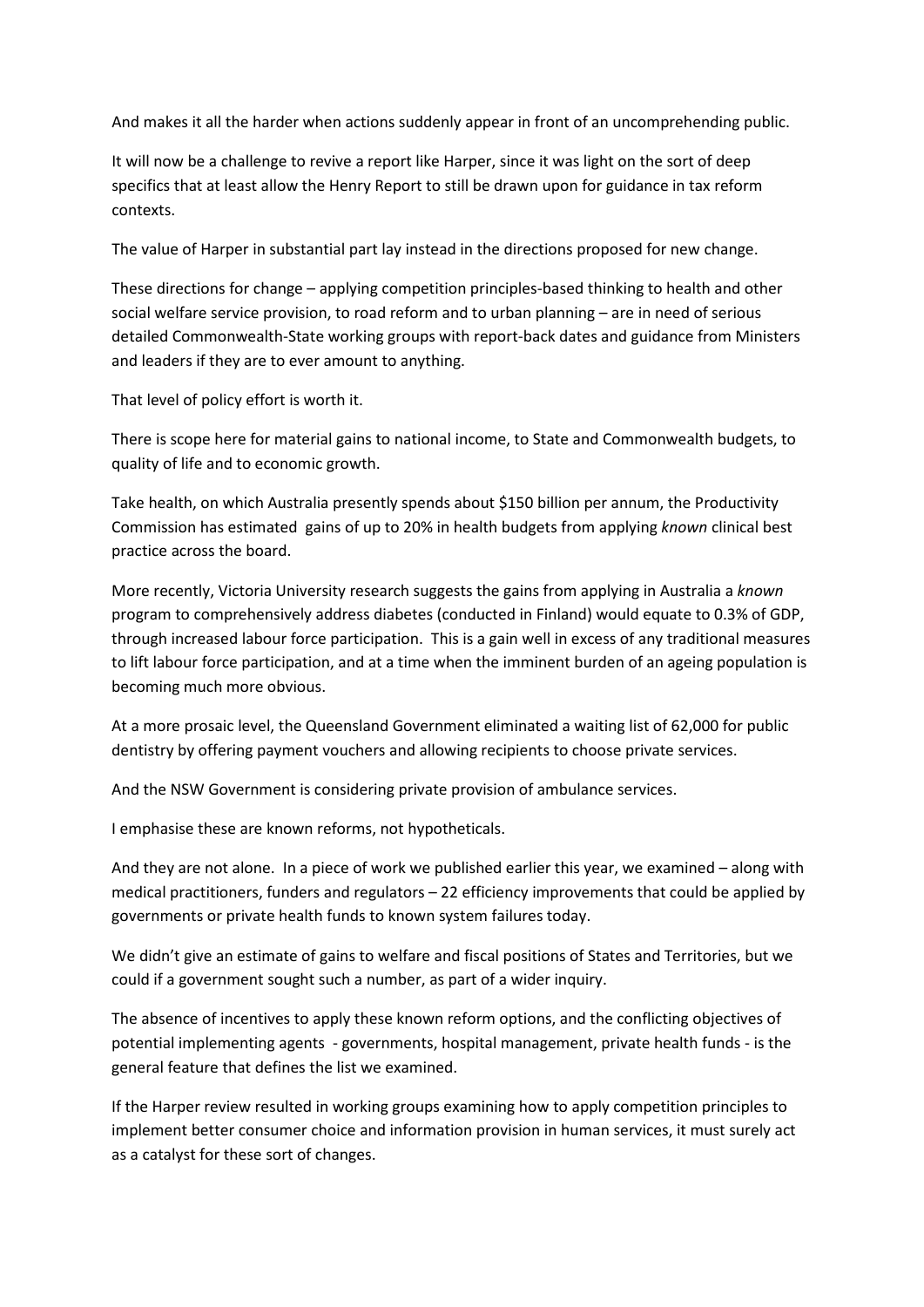The linkage between efficiencies like these and applying competition principles in social policy is not immediately intuitive. The imagery of competition is, after all, like buying fruit at a market, walking up and down the stalls `til you find the best quality at the right price.

But competition reform in social services is not going to be like this.

As the Harper Review itself noted, the models will be multiple, they will differ by service and by ability of participants to understand what is being offered and why.

The fact that some parties – general practitioners, for example – fulfil part of the role of consumer and part of the role of service supplier adds to the general conceptual uncertainty of what exactly is meant by competition.

In practice, the focus will most likely be on improvement to incentives, on reductions in barriers to sharing work or information, and creating much higher awareness of choice and preventative actions; adding up overall to improved consumer choice.

It is not simply about regulating to create fully functioning private markets - if such an anomalous proposition were possible – since these will be sustainable only in limited circumstances.

Thus the fruit market imagery of consumers rating surgeons or haggling with hospitals should be replaced by the imagery of determining which incentives are likely to improve availability of the most effective medicines and procedures; and on those that prevent consumers' own descent into chronic disease; or lift their personal awareness – and that of their medical adviser - of unnecessary procedures and providers with notable records of adverse outcomes.

..

The same is true of the other major reform choice in Harper – road reform.

Here too the application of competition principles is all about reflecting consumer choice in investment decisions.

This does – to a degree - now occur in other infrastructure investment areas.

The electricity sector has learned to ignore consumers at its peril, as large price increases for infrastructure investment related to expected demand growth and system reliability proved excessive and demand fell.

Gas markets have exhibited quicker responsiveness to consumer interests.

Even commercial water markets are now developing to some extent, as it proves cheaper to buyback water than to invest in additional infrastructure.

None of these markets are perfect, or even complete, but it hasn't stopped us using them to lift efficient infrastructure provision and lower the scope for misallocation.

But in roads, we don't bother.

There is effectively no method for the expression of consumer choice in roads.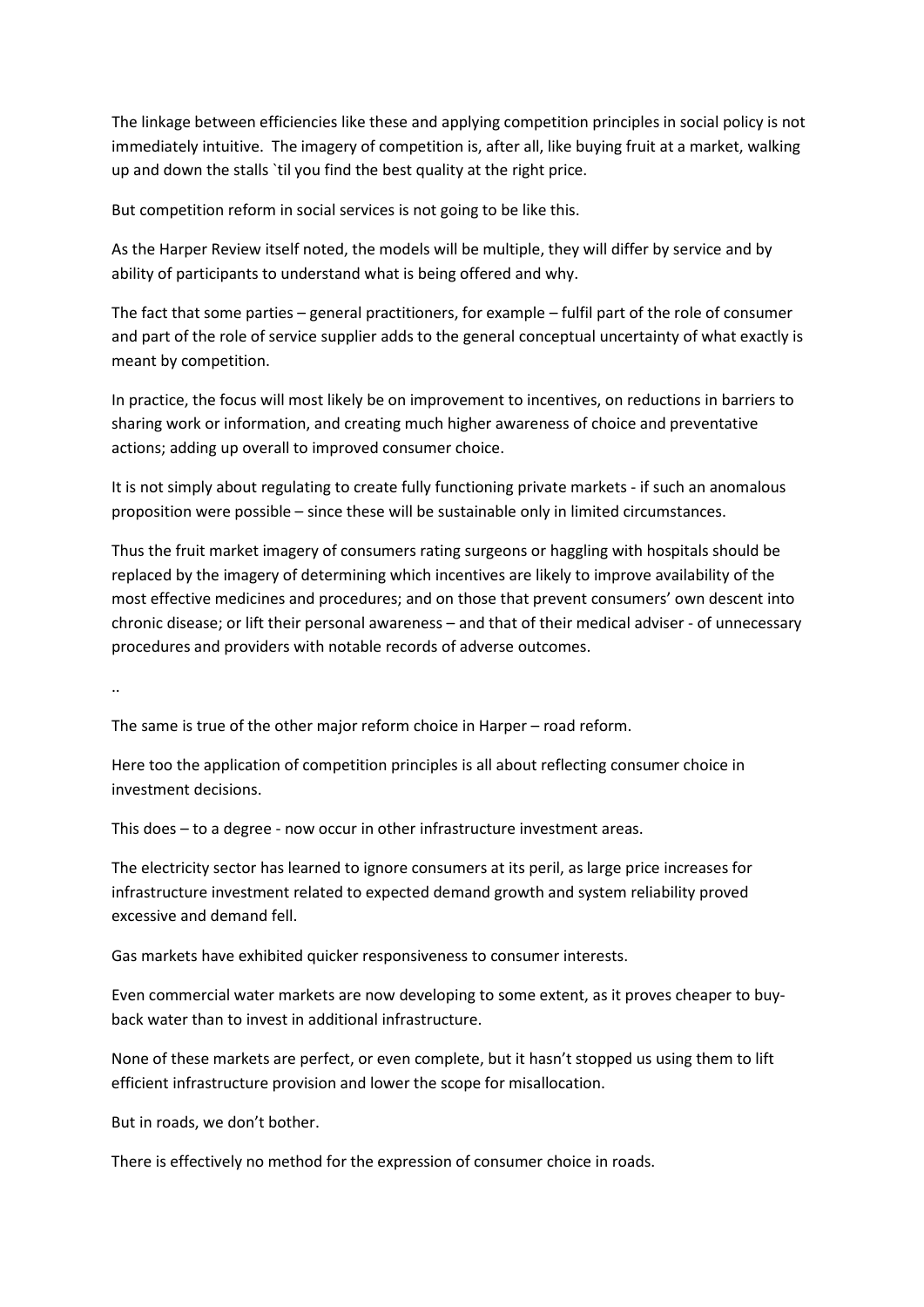Instead, we are offered road investment on a basis that does its very best to keep the putative payment system as far divorced from the allocation system as possible.

This will not prove sustainable over time.

Our demand for road infrastructure has exceeded the revenue streams to pay for it for some time, and our Infrastructure Report last year put the numbers to these words. The gap is widening, even as the vehicle kilometres driven per head of population flattens out.

In part, this is because building infrastructure in urban areas is expensive; and that isn't going to change. Blame land prices, as much as any other factor.

And on top of that, the services we expect today in an environment where delivery of on-line purchases has lifted demand for transport services will see urban use of light commercial vehicles continue to grow. And interstate freight too.

The Harper review gave more support to the Productivity Commission's 2014 Report on this subject, which had already received strong support from groups representing road consumers.

The Australian Automobile Association and its affiliated members are keen to fulfil the role of representing consumers in a new allocation system that would link funds for roads to investments favoured by consumers.

In doing so, it would improve planning – possibly the largest single gain from introducing competition principles to road infrastructure – and lift consumer awareness of the need in the longer term to apply direct pricing for some road use.

The technology necessary to apply dynamic pricing in road use is now well-established.

But consumers are not likely to support such shifts in policy until it is first very clear from revised allocation structures that the price paid will influence the infrastructure provided. And that all revenue raised will be returned to the task of improving freight and personal travel.

So our model starts with a proposed revised allocation system, which gives consumers a clear role in determining infrastructure priorities.

And only over time would this group of road transport authorities, State and Federal Ministers and roads and motorists organisations move to address the question of price, and so create the incentives necessary for market-like behaviour.

As in health, the concept of fully private markets for road use is only likely to be observed in future in limited circumstances, of which today a handful of toll roads are the only example.

But the shift in awareness and incentives that comes from involving these organisations and political leaders in *collectively* establishing the planning and priorities will, even in the short term, improve resource allocation and create better incentives for wise investments.

We *know* now, to continue the theme from health, of road-based efficiency reforms with very high net benefit levels - such as electronic access to freeways - that are not being funded.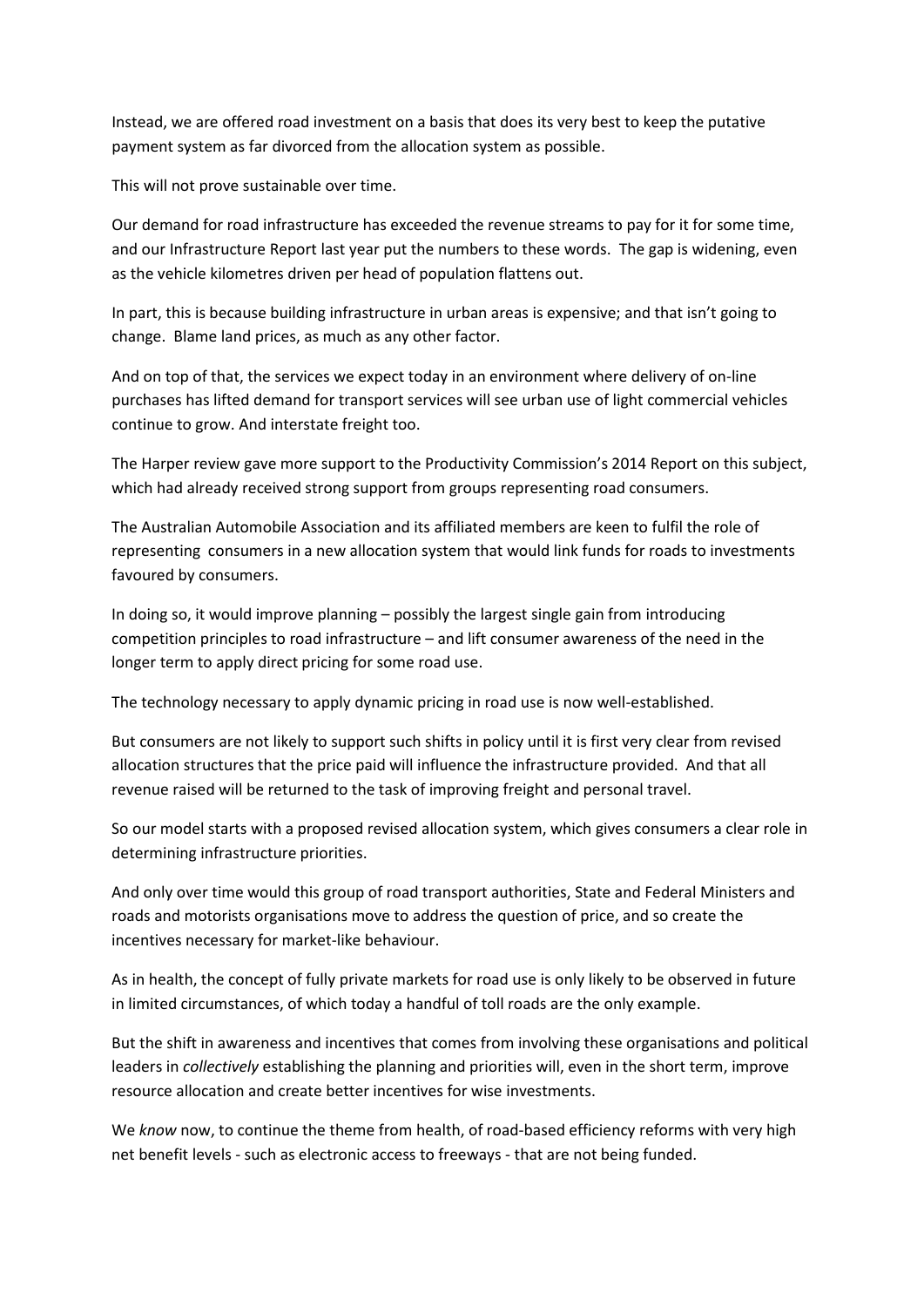And we *know* of very large failed projects that refused to accept – indeed in some cases refused to release - the results of their own analysis showing very low levels of net community benefit.

While some say that the road or tunnel is still there despite going broke, this is perverse thinking. Not only does it discourage future private investment – our 2014 Report received many submissions from investors on just this point – but there is an obvious opportunity cost. What else might we have built instead of this failed tunnel?

And it doesn't help the Victorian example of some hundreds of millions of dollars in payment for which there was no asset created.

We are not so wealthy in this country as to see *any* infrastructure project regardless of its poor net benefit as being worthwhile.

Models which apply the kind of thinking set out in Harper do apply internationally, in New Zealand and in Europe.

Unlike in health, road systems are not unique and we would not have to go too far to draw from their experience.

But without a commitment to put this kind of policy shift to active study via a process such as recommended in Harper, there is no other obvious catalyst for change.

In health and other human services, the ageing of the population and the expectations of ever higher quality of care will put such immense budget pressure on governments that some reform effort may be triggered.

Not a comprehensively considered Harper-style application of competition principles. But at least some change.

In roads policy, by comparison, that level of pressure may be some time off. Only once we have reached the limits of public investment, and the tolerance of risk by private investors, and when fuel excise rises in excess of last year's indexation consequently become again a topic of conversation might the idea of empowering road consumers gain traction.

Or we could move earlier, and apply Harper.

Again, the States must be involved. The road networks are their assets. The private investment projects are their projects. They fund large parts of the roads budget. And the consumer organisations – the roads and motoring clubs – are structured on State lines.

The current tax debate shows how difficult it is to focus in public discussion on the question of *why* reform is necessary, when it is so much easier to write about *what* options one party or the other seeks to advocate; and emphasise the losers from that.

This is certainly the case with road reform. The public debate, such as it has been to date, paid no attention to the widening revenue gap and the astonishing paucity of public analysis over large projects.